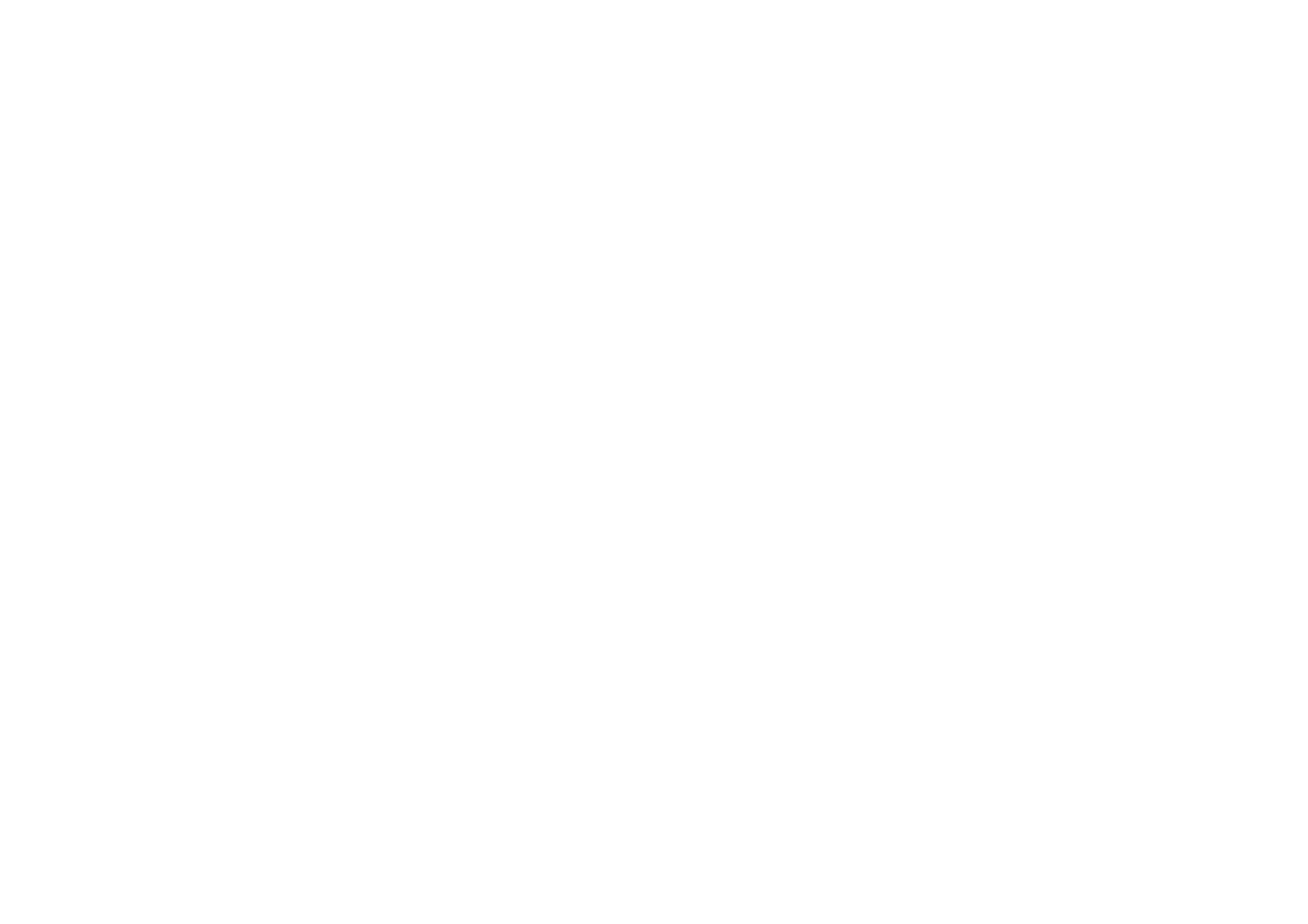<span id="page-2-0"></span>

| Programme                                           | 2004 | 2003           | 2002 | 2001           | 2000                     |     |
|-----------------------------------------------------|------|----------------|------|----------------|--------------------------|-----|
| <b>B.Sc. Nursing</b>                                | 20   | 12             | 21   | 15             | 8                        |     |
| Post Basic Diploma:                                 |      |                |      |                |                          |     |
| <b>Psychiatric Nursing</b>                          | 5    | 4              |      | 5              | --                       |     |
| Nurse Midwifery                                     | 9    | 10             | 9    | 6              | 10                       |     |
| <b>Community Health Nursing</b>                     | 9    |                | 6    | 6              | $\overline{\phantom{a}}$ |     |
| Cardiac Care Nursing                                | 6    |                |      | 8              | 6                        |     |
| <b>Emergency Nursing</b>                            |      | $\overline{7}$ | 7    |                |                          |     |
| Associate Degree in:                                |      |                |      |                |                          |     |
| <b>General Nursing</b>                              | 88   | 80             | 69   | 119            | 113                      |     |
| Laboratory                                          | 11   | -              |      | 8              | 12                       |     |
| Pharmacy                                            |      | 3              | 7    |                | $\overline{7}$           |     |
| Radiography                                         |      |                |      |                | 6                        |     |
| Public Health                                       |      | Ξ.             | --   | --             | 6                        |     |
| Medical Equipment Repair & Maintenance              |      | --             | 3    | --             | --                       |     |
| Physiotherapy                                       |      | -              |      |                | 7                        |     |
| Dental Hygiene                                      |      | --             |      |                | Ξ.                       |     |
| <b>Health Information Technology</b>                |      | --             |      |                | 6                        |     |
| Vocational Medical Equipment Repair and Maintenance |      |                |      | $\overline{2}$ | --                       |     |
| <b>Sterilization Technique</b>                      |      |                | 7    | 9              | 5                        |     |
| <b>School Lab Preparation</b>                       |      | 10             |      |                |                          |     |
| Total                                               |      |                |      |                |                          | 186 |

*Note: ( -- ) these Programmes / Specialities were temporarily* / ( -- ) :  *deactivated as there were no demand on them.* .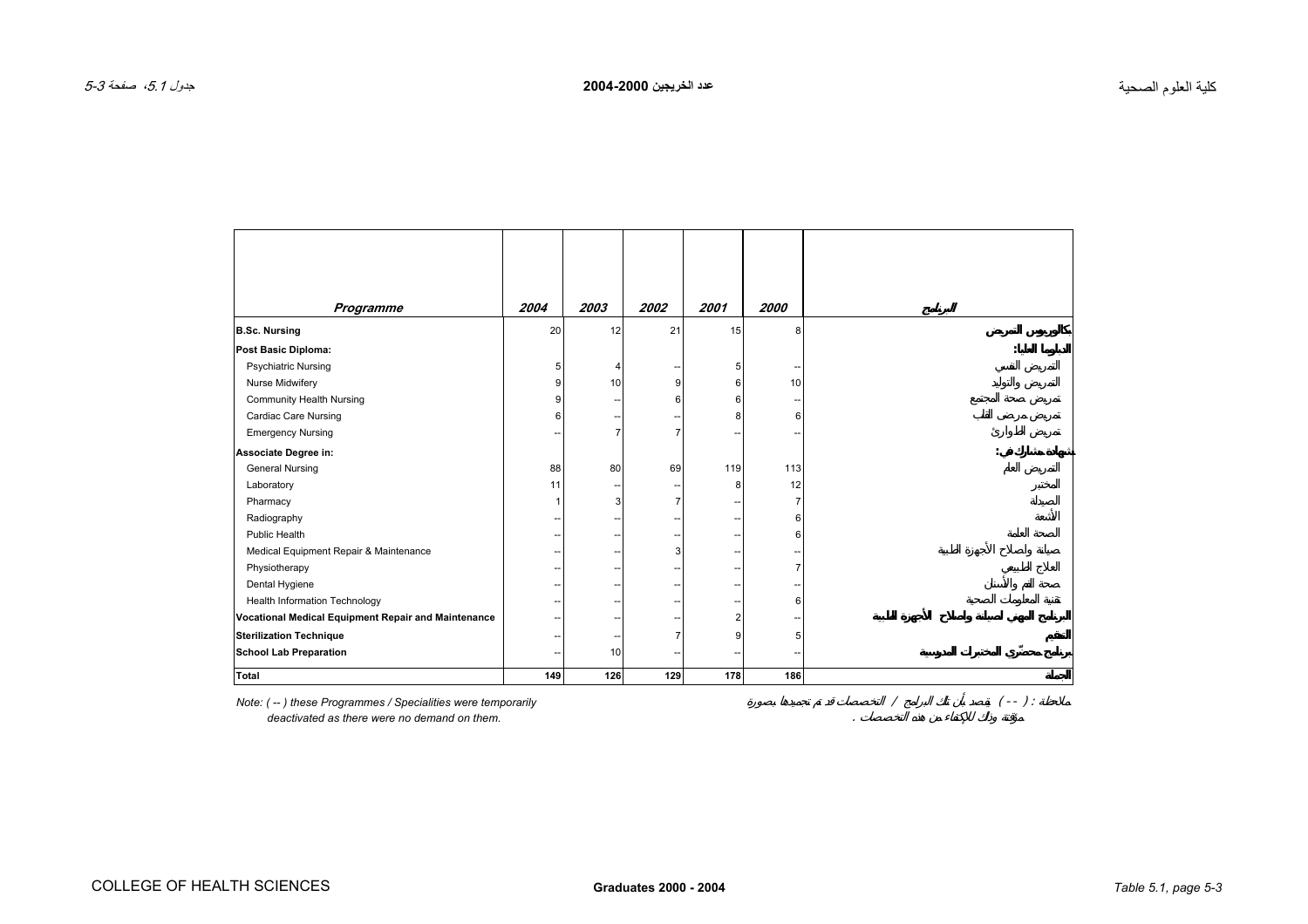<span id="page-3-0"></span>

|                                                     |                  |                        | <b>Current Cohort</b> |            |                       |    |                          |                   |  |
|-----------------------------------------------------|------------------|------------------------|-----------------------|------------|-----------------------|----|--------------------------|-------------------|--|
|                                                     |                  |                        |                       |            |                       |    |                          |                   |  |
|                                                     |                  |                        |                       |            |                       |    |                          |                   |  |
|                                                     |                  | $\overline{2}$         |                       |            |                       |    |                          | $\mathbf{1}$      |  |
|                                                     | <b>Total</b>     | <b>Additional</b>      |                       | $\%$       | Continuing            |    |                          | <b>Start</b>      |  |
| Programme                                           | <b>Graduates</b> | Graduates <sup>2</sup> | Graduates             | Graduating | with Course Drop Outs |    | Intake                   | Year <sup>1</sup> |  |
| <b>B.Sc. Nursing</b>                                | 20               |                        | 18                    | 95.0       |                       |    | 21                       | 2002              |  |
| Post Basic Diploma:                                 |                  |                        |                       |            |                       |    |                          |                   |  |
| <b>Psychiatric Nursing</b>                          |                  |                        |                       | 100.0      |                       |    | 5                        | 2003              |  |
| Nurse Midwifery                                     |                  |                        |                       | 100.0      |                       |    | g                        | 2003              |  |
| <b>Community Health Nursing</b>                     |                  |                        |                       | 81.8       |                       | 2  | 11                       | 2003              |  |
| <b>Cardiac Care Nursing</b>                         |                  |                        |                       | 100.0      |                       |    | 6                        | 2003              |  |
| <b>Emergency Nursing</b>                            |                  |                        |                       |            |                       |    |                          |                   |  |
| Associate Degree in:                                |                  |                        |                       |            |                       |    |                          |                   |  |
| <b>General Nursing</b>                              | 88               | 22                     | 66                    | 69.3       | 40                    | 21 | 127                      | 2001              |  |
| Laboratory                                          | 11               |                        | 11                    | 100.0      |                       |    | 11                       | 2001              |  |
| Pharmacy                                            |                  |                        |                       |            |                       |    | $\overline{\phantom{a}}$ | 2001              |  |
| Radiography                                         |                  |                        |                       |            |                       |    |                          |                   |  |
| Public Health                                       |                  |                        |                       |            |                       |    |                          |                   |  |
| Medical Equipment Repair and Maintenance            |                  |                        |                       |            |                       |    |                          |                   |  |
| Physiotherapy                                       |                  |                        |                       |            |                       |    |                          |                   |  |
| Dental Hygiene                                      |                  |                        |                       |            |                       |    |                          |                   |  |
| Vocational Medical Equipment Repair and Maintenance |                  |                        |                       |            |                       |    |                          |                   |  |
| <b>Sterilization Technique</b>                      |                  |                        |                       |            |                       |    |                          |                   |  |
| <b>School Lab Preparation</b>                       |                  |                        |                       |            |                       |    |                          |                   |  |
| Total                                               | 149              | 25 <sup>1</sup>        | 124                   |            | 43                    | 23 | 190                      |                   |  |
| Average                                             |                  |                        |                       | 78         |                       |    |                          |                   |  |

| Note: (--) these Programmes / Specialities were temporarily deactivated as              |      |  | $- -$ |  |
|-----------------------------------------------------------------------------------------|------|--|-------|--|
| there were no demand on them.                                                           |      |  |       |  |
| Starting year of the courses from which students are expected to graduate in 2004       | 2004 |  |       |  |
| according to the programme duration.                                                    |      |  |       |  |
| These were students who graduated this year but were part of the intake of a previous   |      |  |       |  |
| cohort. For whatever reason they failed to graduate with their intake cohort, continued |      |  |       |  |
| with the course and graduated successfully this year.                                   |      |  |       |  |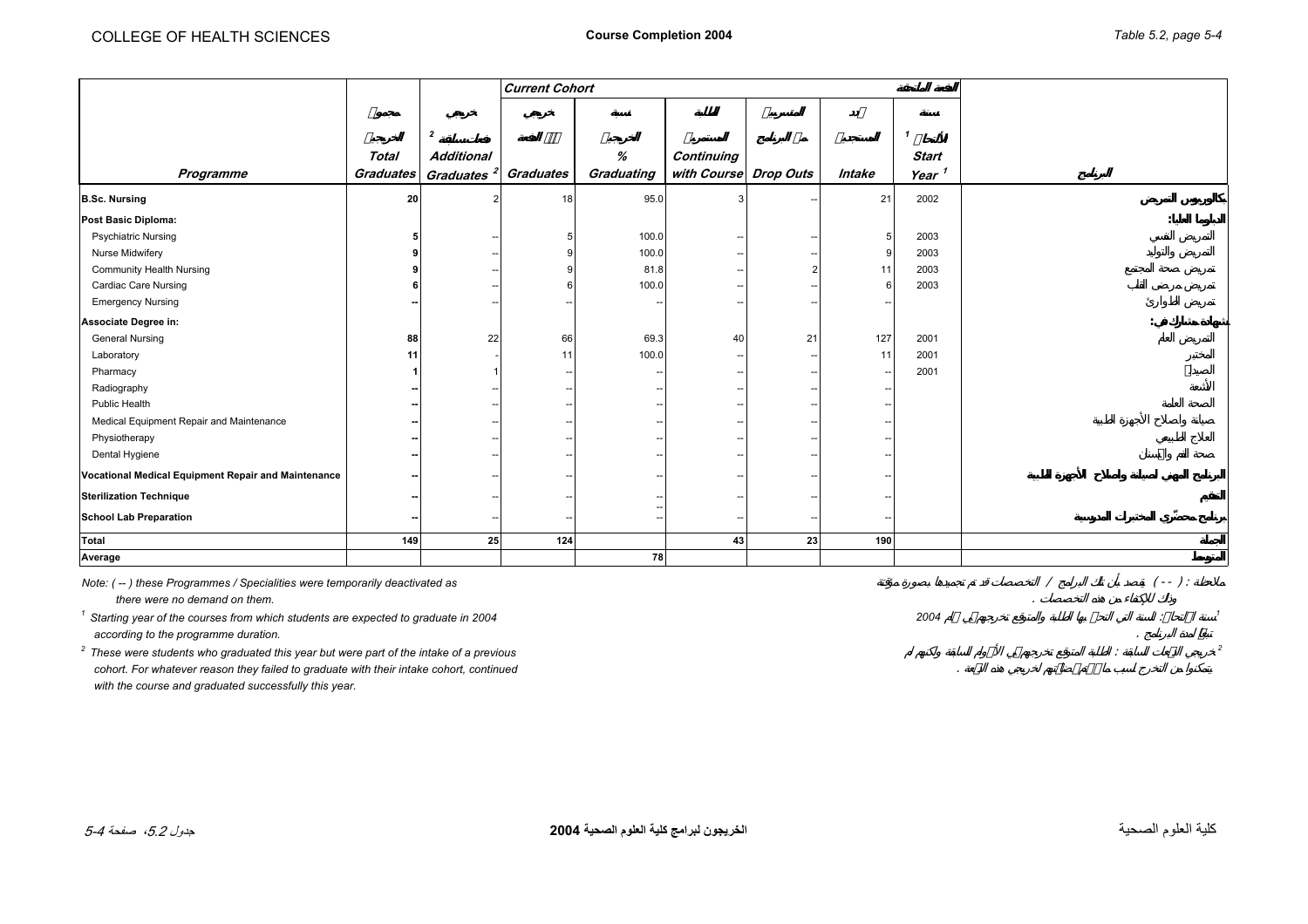<span id="page-4-0"></span>

| Programme                                      | 2004 | 2003 | 2002 | 2001 | 2000 |  |         |  |   |   |
|------------------------------------------------|------|------|------|------|------|--|---------|--|---|---|
| <b>Short Courses</b>                           |      |      |      |      |      |  |         |  |   |   |
| English language                               | 194  | 61   | 96   | 88   | 174  |  |         |  |   |   |
| Physical Assessment                            |      |      | 2    | 4    | 11   |  |         |  | Ù |   |
| First Aid                                      | 74   | 203  | 80   |      |      |  |         |  |   |   |
| Hospital Aid Training Program                  | 31   |      |      |      |      |  |         |  |   | Ù |
| SPSS 11.0 for Windows                          | 42   |      |      |      |      |  |         |  |   |   |
| <b>Forinsic Medecine</b>                       | 8    |      |      |      |      |  |         |  |   |   |
| <b>Refrsher Course</b>                         |      |      |      |      |      |  |         |  |   |   |
| Diabetic Education for Nurses                  |      |      |      |      | 17   |  |         |  |   |   |
| Development of Diabetic Team                   |      |      |      | 9    | 6    |  |         |  |   |   |
| Maintenance & Repair of Medical Equipment      |      |      |      | 2    |      |  |         |  |   |   |
| <b>Customised Subjects</b>                     |      | 44   |      | 5    |      |  |         |  |   |   |
| International Training Organization (I.T.O.) * |      |      |      |      |      |  | $\star$ |  |   |   |
| Basic Life Support (BLS)                       | 293  | 308  | 195  |      |      |  |         |  |   |   |
| Advanced Cardiac Life Support (ACLS)           | 116  | 146  | 66   |      |      |  |         |  |   |   |
| <b>BLS Instructor</b>                          |      | 12   | 15   |      |      |  |         |  |   |   |
| <b>ACLS Instructor</b>                         |      |      |      |      |      |  |         |  |   |   |
| W.H.O. Fellowships                             |      |      |      |      |      |  |         |  |   |   |
| Special Programmers for W.H.O. Fellows         | 4    | 12   | 6    | 4    |      |  |         |  |   |   |
| Total                                          | 767  | 796  | 465  | 112  | 214  |  |         |  |   |   |

*\* International Training Organization (I.T.O.) offered since 2002 2002 \** at CHS, while for the previous years, it was locally provided.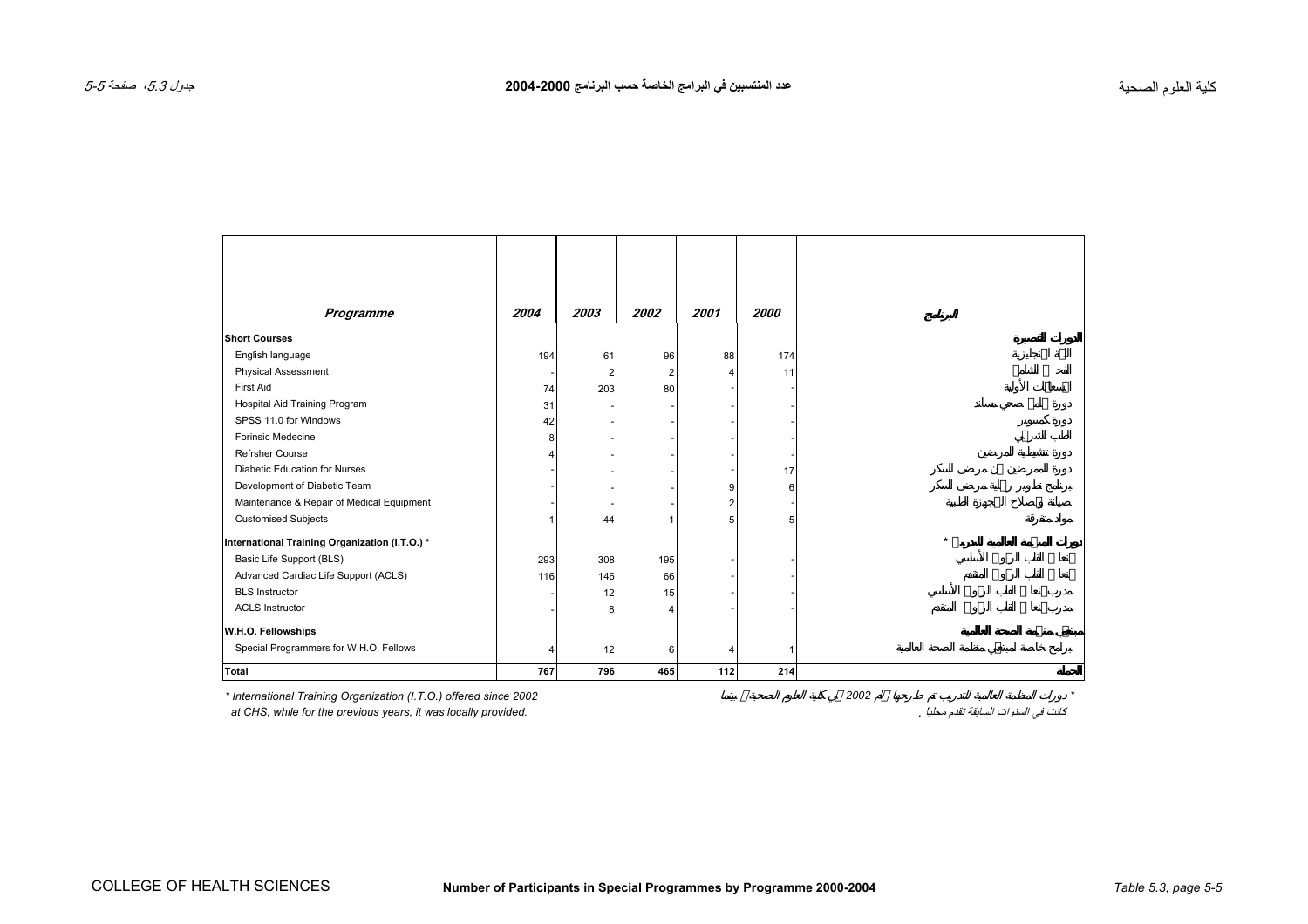<span id="page-5-0"></span>

| الجملة<br>Course<br>On Job<br><b>Duration</b><br>3rd year 2nd year 1st year<br><b>Training</b><br>4th year<br>Programme<br>Total<br>(years)<br>27<br>49<br>22<br>87<br>140<br>53<br><b>Psychiatric Nursing</b><br>5<br>5<br>Nurse Midwifery<br>15<br>15<br><b>Community Health Nursing</b><br>13<br>13<br><b>Emergency Nursing</b><br>6<br>6<br><b>Cardiac Care Nursing</b><br>10<br>10<br><b>General Nursing</b><br>112<br>78<br>34<br>3<br>2.5<br>Laboratory<br>37<br>10<br>13<br>14<br>10<br>2.5<br>Pharmacy<br>31<br>10<br>11<br>Radiography<br>Public Health<br>2.5<br>14<br>6<br>8<br>Medical Equipment Repair & Maintenance<br>Physiotherapy<br>--<br>2.5<br>Dental Hygiene<br>18<br>11<br>2<br>$\overline{2}$<br>--<br>Ξ.<br>54<br>452<br>85<br>117<br>196 |                                                     |  |  |  |  |
|--------------------------------------------------------------------------------------------------------------------------------------------------------------------------------------------------------------------------------------------------------------------------------------------------------------------------------------------------------------------------------------------------------------------------------------------------------------------------------------------------------------------------------------------------------------------------------------------------------------------------------------------------------------------------------------------------------------------------------------------------------------------|-----------------------------------------------------|--|--|--|--|
|                                                                                                                                                                                                                                                                                                                                                                                                                                                                                                                                                                                                                                                                                                                                                                    |                                                     |  |  |  |  |
|                                                                                                                                                                                                                                                                                                                                                                                                                                                                                                                                                                                                                                                                                                                                                                    |                                                     |  |  |  |  |
|                                                                                                                                                                                                                                                                                                                                                                                                                                                                                                                                                                                                                                                                                                                                                                    |                                                     |  |  |  |  |
|                                                                                                                                                                                                                                                                                                                                                                                                                                                                                                                                                                                                                                                                                                                                                                    |                                                     |  |  |  |  |
|                                                                                                                                                                                                                                                                                                                                                                                                                                                                                                                                                                                                                                                                                                                                                                    |                                                     |  |  |  |  |
|                                                                                                                                                                                                                                                                                                                                                                                                                                                                                                                                                                                                                                                                                                                                                                    | <b>B.Sc. Nursing</b>                                |  |  |  |  |
|                                                                                                                                                                                                                                                                                                                                                                                                                                                                                                                                                                                                                                                                                                                                                                    | <b>Generic B.Sc. Nursing</b>                        |  |  |  |  |
|                                                                                                                                                                                                                                                                                                                                                                                                                                                                                                                                                                                                                                                                                                                                                                    | Post Basic Diploma:                                 |  |  |  |  |
|                                                                                                                                                                                                                                                                                                                                                                                                                                                                                                                                                                                                                                                                                                                                                                    |                                                     |  |  |  |  |
|                                                                                                                                                                                                                                                                                                                                                                                                                                                                                                                                                                                                                                                                                                                                                                    |                                                     |  |  |  |  |
|                                                                                                                                                                                                                                                                                                                                                                                                                                                                                                                                                                                                                                                                                                                                                                    |                                                     |  |  |  |  |
|                                                                                                                                                                                                                                                                                                                                                                                                                                                                                                                                                                                                                                                                                                                                                                    |                                                     |  |  |  |  |
|                                                                                                                                                                                                                                                                                                                                                                                                                                                                                                                                                                                                                                                                                                                                                                    |                                                     |  |  |  |  |
|                                                                                                                                                                                                                                                                                                                                                                                                                                                                                                                                                                                                                                                                                                                                                                    | Associate Degree in:                                |  |  |  |  |
|                                                                                                                                                                                                                                                                                                                                                                                                                                                                                                                                                                                                                                                                                                                                                                    |                                                     |  |  |  |  |
|                                                                                                                                                                                                                                                                                                                                                                                                                                                                                                                                                                                                                                                                                                                                                                    |                                                     |  |  |  |  |
|                                                                                                                                                                                                                                                                                                                                                                                                                                                                                                                                                                                                                                                                                                                                                                    |                                                     |  |  |  |  |
|                                                                                                                                                                                                                                                                                                                                                                                                                                                                                                                                                                                                                                                                                                                                                                    |                                                     |  |  |  |  |
|                                                                                                                                                                                                                                                                                                                                                                                                                                                                                                                                                                                                                                                                                                                                                                    |                                                     |  |  |  |  |
|                                                                                                                                                                                                                                                                                                                                                                                                                                                                                                                                                                                                                                                                                                                                                                    |                                                     |  |  |  |  |
|                                                                                                                                                                                                                                                                                                                                                                                                                                                                                                                                                                                                                                                                                                                                                                    |                                                     |  |  |  |  |
|                                                                                                                                                                                                                                                                                                                                                                                                                                                                                                                                                                                                                                                                                                                                                                    |                                                     |  |  |  |  |
|                                                                                                                                                                                                                                                                                                                                                                                                                                                                                                                                                                                                                                                                                                                                                                    | Vocational Medical Equipment Repair and Maintenance |  |  |  |  |
|                                                                                                                                                                                                                                                                                                                                                                                                                                                                                                                                                                                                                                                                                                                                                                    | <b>Sterilization Techniques</b>                     |  |  |  |  |
|                                                                                                                                                                                                                                                                                                                                                                                                                                                                                                                                                                                                                                                                                                                                                                    | Special Program in Medical Laboratory               |  |  |  |  |
|                                                                                                                                                                                                                                                                                                                                                                                                                                                                                                                                                                                                                                                                                                                                                                    | School Lab. Preparation for M.O.E.                  |  |  |  |  |
|                                                                                                                                                                                                                                                                                                                                                                                                                                                                                                                                                                                                                                                                                                                                                                    | Total                                               |  |  |  |  |

*Note: ( -- ) these Programmes / Specialities were temporarily* / ( -- ) :  *deactivated as there were no demand on them.* .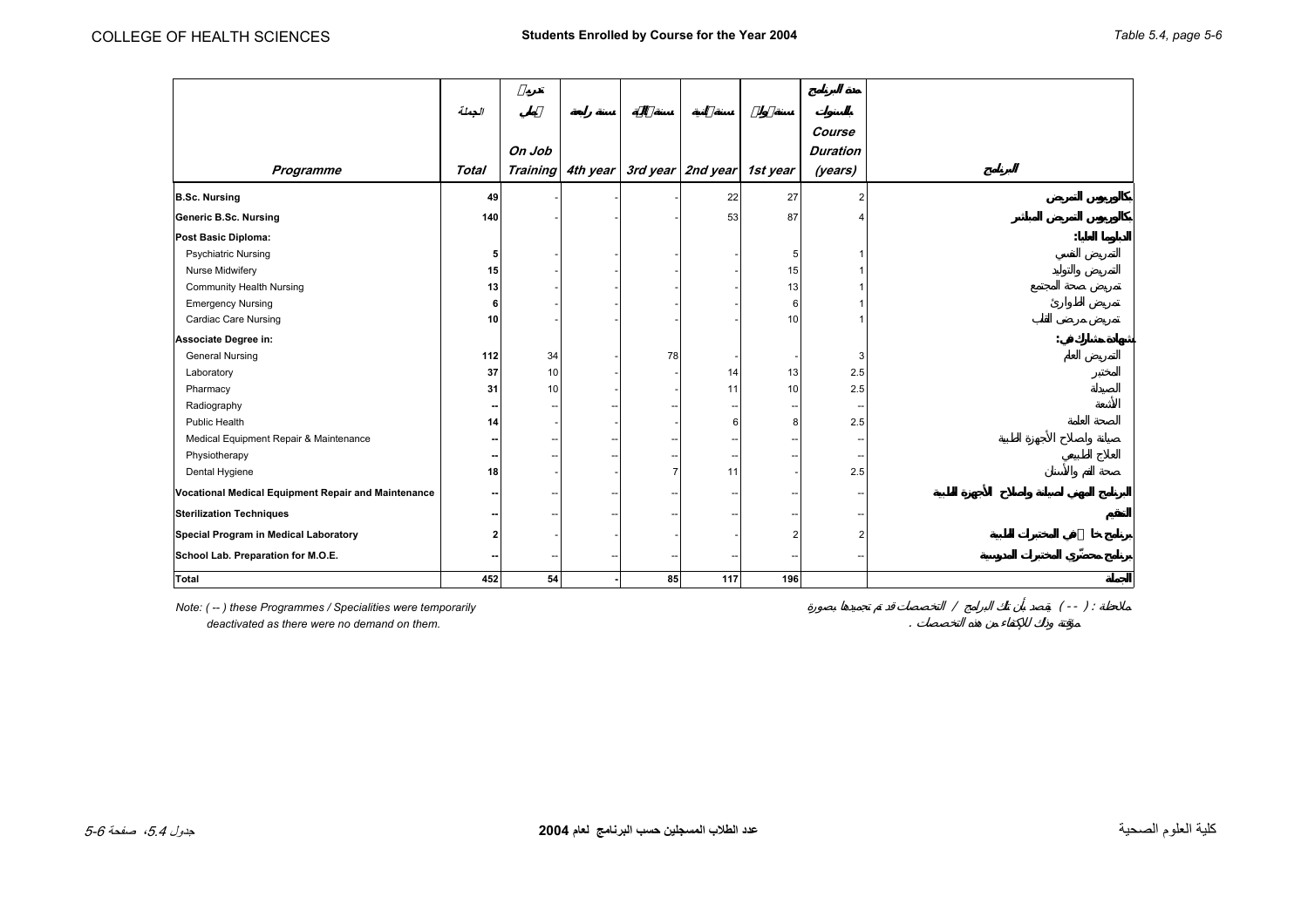<span id="page-6-0"></span>

| Programme<br><b>General Nursing:</b><br>First year<br>Second year<br>Third year<br>On job training<br>Total<br><b>Generic Bsc. Nursing</b><br>First year<br>Second year<br>Third year<br>Fourth year<br>Total<br><b>BSc. Nursing</b><br>First year<br>Second year<br>Total | Total<br>78<br>34<br>112<br>87<br>53<br>140 | <b>AMH</b><br>Female | <b>Male</b> | <b>Gulf Countries</b><br>Female<br>3 | Ø<br>Male      | Private<br>Female | Male         | <b>MOE</b><br>Female | Male | Female<br>3<br>-7<br>10<br>20<br>17 | <b>BDF</b><br>Male<br>10<br>10<br>3<br>2 | <b>MOH</b><br>Female<br>55<br>23<br>78<br>51<br>28 | <b>Male</b><br>9<br>3<br>12 |
|----------------------------------------------------------------------------------------------------------------------------------------------------------------------------------------------------------------------------------------------------------------------------|---------------------------------------------|----------------------|-------------|--------------------------------------|----------------|-------------------|--------------|----------------------|------|-------------------------------------|------------------------------------------|----------------------------------------------------|-----------------------------|
|                                                                                                                                                                                                                                                                            |                                             |                      |             |                                      |                |                   |              |                      |      |                                     |                                          |                                                    |                             |
|                                                                                                                                                                                                                                                                            |                                             |                      |             |                                      |                |                   |              |                      |      |                                     |                                          |                                                    |                             |
|                                                                                                                                                                                                                                                                            |                                             |                      |             |                                      |                |                   |              |                      |      |                                     |                                          |                                                    |                             |
|                                                                                                                                                                                                                                                                            |                                             |                      |             |                                      |                |                   |              |                      |      |                                     |                                          |                                                    |                             |
|                                                                                                                                                                                                                                                                            |                                             |                      |             |                                      |                |                   |              |                      |      |                                     |                                          |                                                    |                             |
|                                                                                                                                                                                                                                                                            |                                             |                      |             |                                      |                |                   |              |                      |      |                                     |                                          |                                                    |                             |
|                                                                                                                                                                                                                                                                            |                                             |                      |             |                                      |                |                   |              |                      |      |                                     |                                          |                                                    |                             |
|                                                                                                                                                                                                                                                                            |                                             |                      |             |                                      |                |                   |              |                      |      |                                     |                                          |                                                    |                             |
|                                                                                                                                                                                                                                                                            |                                             |                      |             |                                      |                |                   |              |                      |      |                                     |                                          |                                                    |                             |
|                                                                                                                                                                                                                                                                            |                                             |                      |             |                                      |                |                   |              |                      |      |                                     |                                          |                                                    |                             |
|                                                                                                                                                                                                                                                                            |                                             |                      |             |                                      |                |                   |              |                      |      |                                     |                                          |                                                    |                             |
|                                                                                                                                                                                                                                                                            |                                             |                      |             |                                      |                |                   |              |                      |      |                                     |                                          |                                                    |                             |
|                                                                                                                                                                                                                                                                            |                                             |                      |             |                                      |                |                   |              |                      |      |                                     |                                          |                                                    |                             |
|                                                                                                                                                                                                                                                                            |                                             |                      |             |                                      |                |                   |              |                      |      |                                     |                                          |                                                    |                             |
|                                                                                                                                                                                                                                                                            |                                             |                      |             |                                      |                |                   |              |                      |      |                                     |                                          |                                                    |                             |
|                                                                                                                                                                                                                                                                            |                                             |                      |             |                                      |                |                   |              |                      |      |                                     |                                          |                                                    |                             |
|                                                                                                                                                                                                                                                                            |                                             |                      |             |                                      |                |                   |              |                      |      | 37                                  | 5                                        | 79                                                 | 11                          |
|                                                                                                                                                                                                                                                                            |                                             |                      |             |                                      |                |                   |              |                      |      |                                     |                                          |                                                    |                             |
|                                                                                                                                                                                                                                                                            | 27                                          |                      |             | Δ                                    |                |                   |              |                      |      |                                     |                                          | 17                                                 |                             |
|                                                                                                                                                                                                                                                                            | 22                                          |                      |             |                                      |                |                   |              |                      |      |                                     |                                          | 12                                                 |                             |
|                                                                                                                                                                                                                                                                            | 49                                          |                      |             | 6                                    |                |                   |              |                      |      |                                     |                                          | 29                                                 |                             |
| Post Basic:                                                                                                                                                                                                                                                                |                                             |                      |             |                                      |                |                   |              |                      |      |                                     |                                          |                                                    |                             |
| Nurse Midwifery                                                                                                                                                                                                                                                            | 15                                          |                      |             |                                      |                |                   |              |                      |      |                                     |                                          | 9                                                  |                             |
| <b>Psychiatric Nursing</b>                                                                                                                                                                                                                                                 | 5                                           |                      |             |                                      |                |                   |              |                      |      |                                     |                                          |                                                    |                             |
| <b>Community Health Nursing</b>                                                                                                                                                                                                                                            | 13                                          |                      |             |                                      |                |                   |              |                      |      |                                     |                                          | 13                                                 |                             |
| <b>Emergency Nursing</b>                                                                                                                                                                                                                                                   | 6                                           |                      |             |                                      |                |                   |              |                      |      |                                     |                                          |                                                    |                             |
| <b>Cardiac Care Nursing</b>                                                                                                                                                                                                                                                | 10                                          |                      |             |                                      |                |                   |              |                      |      |                                     |                                          |                                                    |                             |
| Total                                                                                                                                                                                                                                                                      | 49                                          |                      |             |                                      |                |                   |              |                      |      | 2                                   |                                          | 38                                                 |                             |
| <b>Grand Total</b>                                                                                                                                                                                                                                                         | 350                                         |                      |             | 14                                   | 3 <sup>1</sup> | 2                 | $\mathbf{1}$ | 5 <sub>1</sub>       |      | 56                                  | 15                                       | 224                                                | 30                          |

*BDF: Bahrain Defence Force Hospital*

*MOH: Ministry of Health* 

*MOE: Ministry of Education*

*AMH: American Mission Hospital*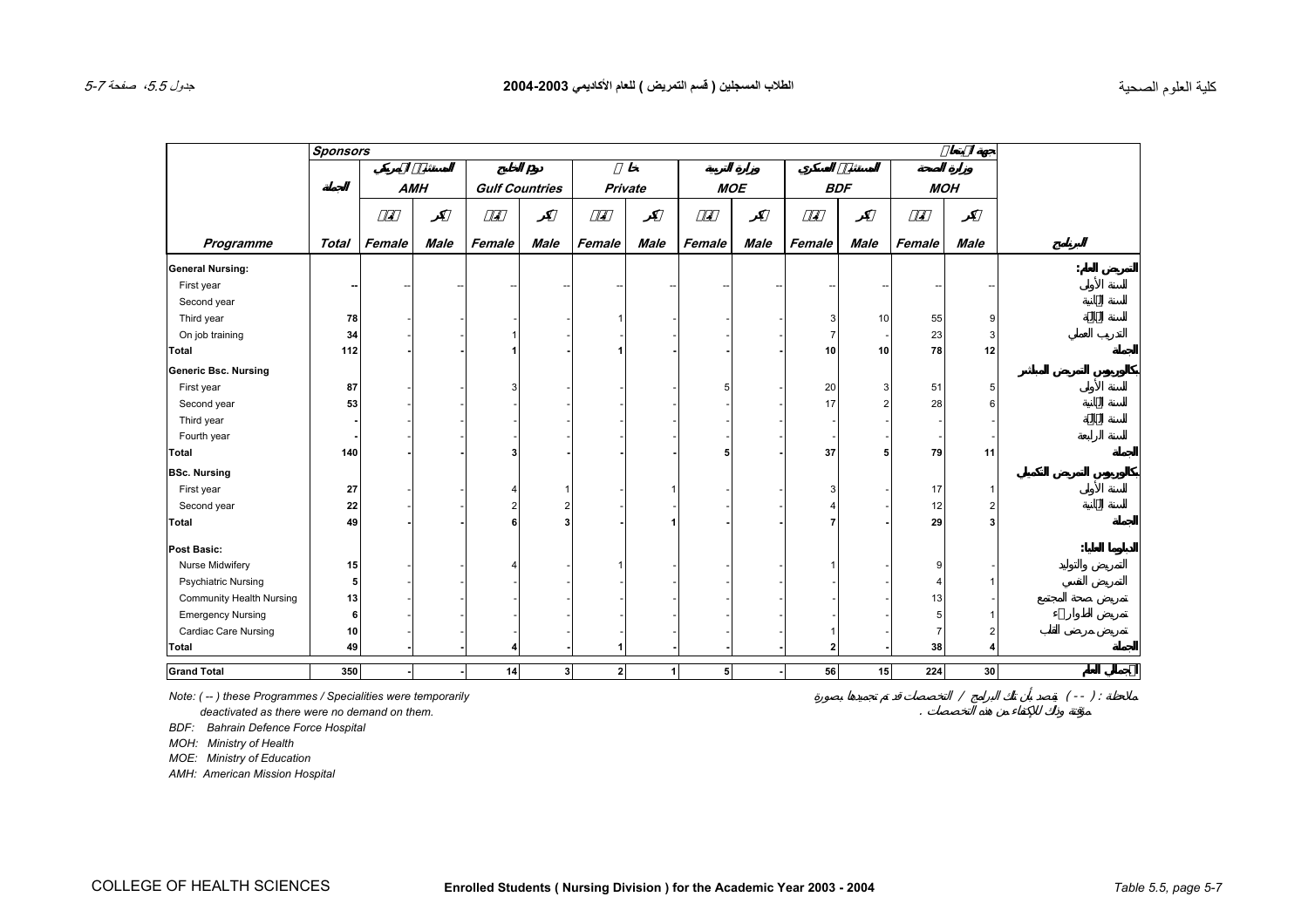<span id="page-7-0"></span>

|                        | <b>Sponsors</b> |           |             |        |      |        |                            |                         |      |                      |                      |        |            |        |            |        |            |  |
|------------------------|-----------------|-----------|-------------|--------|------|--------|----------------------------|-------------------------|------|----------------------|----------------------|--------|------------|--------|------------|--------|------------|--|
|                        |                 |           |             |        |      |        | $\boldsymbol{\mathcal{O}}$ |                         |      |                      |                      |        |            |        |            |        |            |  |
|                        |                 |           | <b>Iraq</b> |        | AMH  |        | <b>Gulf Countries</b>      | Private                 |      |                      | <b>MOM</b>           |        | <b>MOE</b> |        | <b>BDF</b> |        | <b>MOH</b> |  |
|                        |                 |           |             |        |      |        |                            |                         |      |                      |                      |        |            |        |            |        |            |  |
| Programme              | Total           | Female    | Male        | Female | Male | Female | Male                       | Female                  | Male | Female               | Male                 | Female | Male       | Female | Male       | Female | Male       |  |
| Laboratory             |                 |           |             |        |      |        |                            |                         |      |                      |                      |        |            |        |            |        |            |  |
| First year             | 13              |           |             |        |      |        |                            |                         |      |                      |                      |        |            |        |            | 12     |            |  |
| Second year            | 14              |           |             |        |      |        |                            |                         |      |                      |                      |        |            |        |            | 11     |            |  |
| On job training        | 10              |           |             |        |      |        |                            |                         |      |                      |                      |        |            |        |            |        |            |  |
| Total                  | 37              |           |             |        |      |        |                            |                         |      |                      |                      |        |            |        |            | 30     |            |  |
| Pharmacy               |                 |           |             |        |      |        |                            |                         |      |                      |                      |        |            |        |            |        |            |  |
| First year             | 10              |           |             |        |      |        |                            |                         |      |                      |                      |        |            |        |            |        |            |  |
| Second year            | 11              |           |             |        |      |        |                            |                         |      |                      |                      |        |            |        |            | -11    |            |  |
| On job training        | 10              |           |             |        |      |        |                            |                         |      |                      |                      |        |            |        |            | 5      |            |  |
| Total                  | 31              |           |             |        |      |        |                            |                         |      |                      |                      |        |            |        |            | 25     | 2          |  |
| <b>Public Health</b>   |                 |           |             |        |      |        |                            |                         |      |                      |                      |        |            |        |            |        |            |  |
| First year             |                 |           |             |        |      |        |                            |                         |      |                      |                      |        |            |        |            |        |            |  |
| Second year            |                 |           |             |        |      |        |                            |                         |      |                      |                      |        |            |        |            |        |            |  |
| On job training        |                 |           |             |        |      |        |                            |                         |      |                      |                      |        |            |        |            |        |            |  |
| Total                  | 14              |           |             |        |      |        |                            |                         |      |                      |                      |        |            |        |            |        | 14         |  |
| <b>Dental Hygiene</b>  |                 |           |             |        |      |        |                            |                         |      |                      |                      |        |            |        |            |        |            |  |
| First year             |                 |           |             |        |      |        |                            |                         |      |                      |                      |        |            |        |            |        |            |  |
| Second year            | 11              |           |             |        |      |        |                            |                         |      |                      |                      |        |            |        |            |        |            |  |
| On job training        |                 |           |             |        |      |        |                            |                         |      |                      |                      |        |            |        |            |        |            |  |
| Total                  | 18              |           |             |        |      |        |                            |                         |      |                      |                      |        |            |        |            | 14     | 2          |  |
| <b>Special Program</b> |                 |           |             |        |      |        |                            |                         |      |                      |                      |        |            |        |            |        |            |  |
| First year             | 2               |           |             |        |      |        |                            |                         |      |                      |                      |        |            |        |            |        |            |  |
| Total                  | $\overline{2}$  |           |             |        |      |        |                            |                         |      | $\blacktriangleleft$ | $\blacktriangleleft$ |        |            |        |            |        |            |  |
| <b>Grand Total</b>     | 102             | $\vert$ 1 |             | 2      |      |        | 1                          | $\overline{\mathbf{4}}$ |      |                      |                      |        |            | 2      |            | 69     | 21         |  |
|                        |                 |           |             |        |      |        |                            |                         |      |                      |                      |        |            |        |            |        |            |  |

*Note: ( -- ) these Programmes / Specialities were temporarily deactivated as* / ( -- ) :

 *there were no demand on them.* .

*AMH: American Mission Hospital* 

*MOM: Ministry of Municipality & Environment*

*MOE: Ministry of Education* 

*BDF: Bahrain Defence Force Hospital* 

*MOH: Ministry of Health*